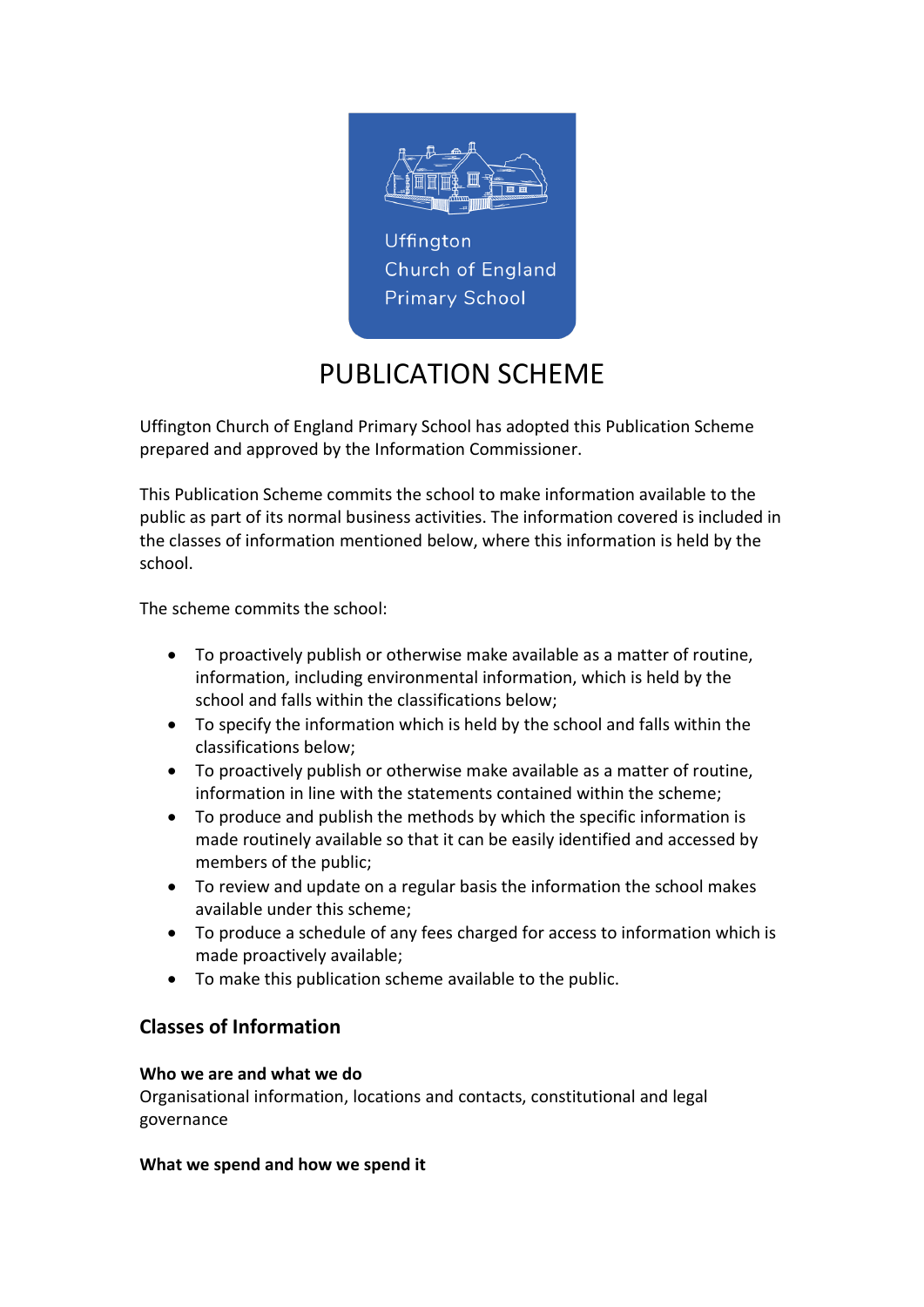Financial information relating to projected and actual income and expenditure, tendering, procurement and contracts

#### What our priorities are and how we are doing

Strategy and performance information, plans, assessments, inspections and reviews

#### How we make decisions

Policy proposals and decisions Decision making processes, internal criteria and procedures, consultations

# Our policies and procedures

Current written protocols for delivering our functions and responsibilities

# Lists and Registers

Information held in registers required by law and other lists and registers relating to the functions of the authority

# The Services we offer

Advice and guidance, booklets and leaflets, transactions and media releases A description of the services offered

The classes of information will not generally include:

- Information the disclosure of which is prevented by law, or exempt under the Freedom of Information Act, or is otherwise properly considered to be protected from disclosure
- Information in draft form
- Information that is no longer readily available as it is contained in files that have been placed in archive storage, or is difficult to access for similar reasons.

# The method by which information published under this scheme will be made available

The school will indicate clearly to the public what information is covered by this scheme and how it can be obtained.

Where possible, information will be provided on the school's website www.uffingtonprimary.co.uk

Where it is impracticable to make information available on the school's website or when an individual does not wish to access the information by the website, the school will indicate how information can be obtained by other means and provide it by those means.